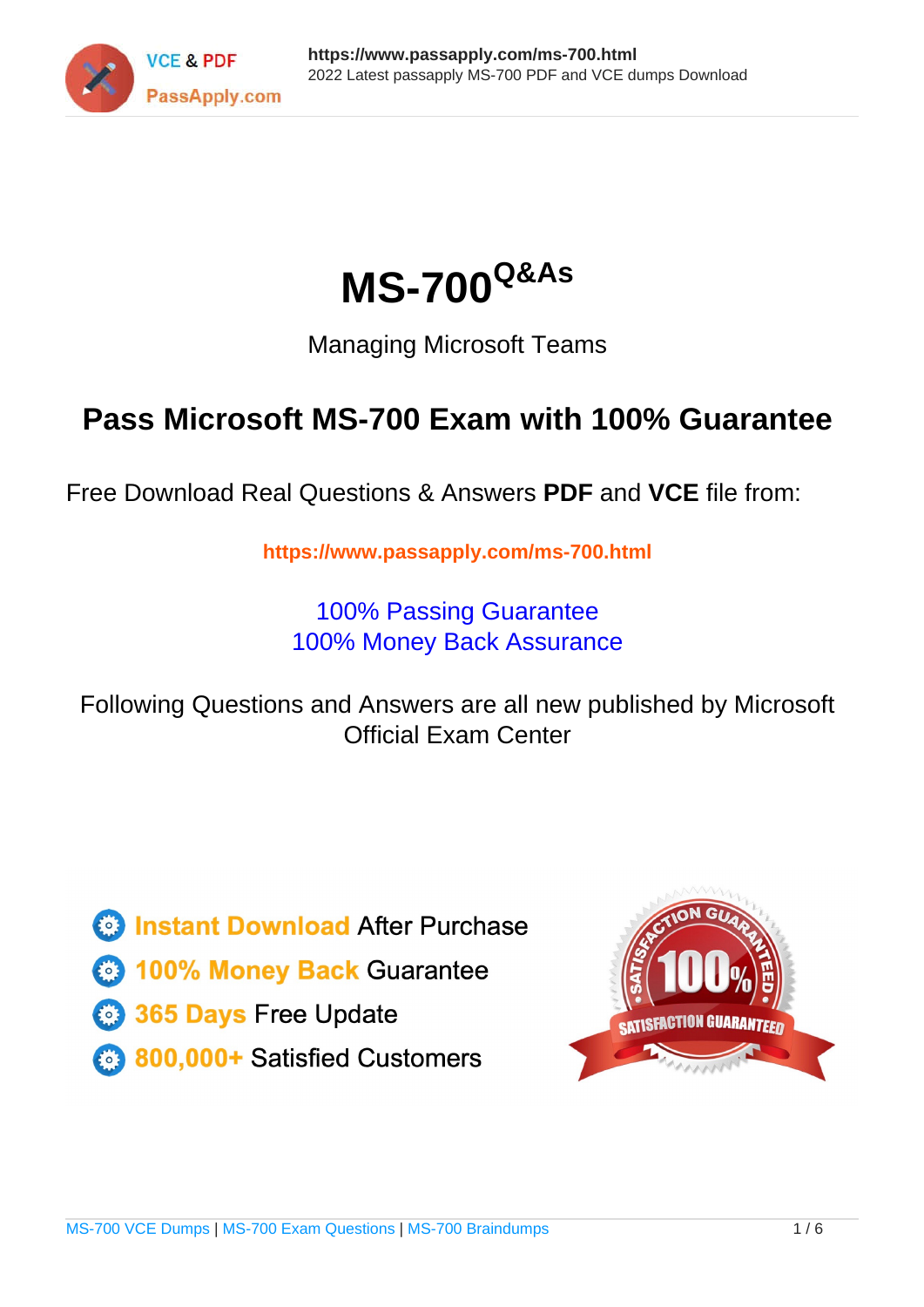

#### **QUESTION 1**

Your company has a Microsoft 365 subscription.

All users have a computer that runs Windows 10 and has Microsoft Teams installed.

A user reports the following issues:

Users lose their connection during screen sharing.

The user selection process takes too long to complete.

The Microsoft Teams client crashes and restarts automatically.

You need to view the Microsoft Teams debug logs to troubleshoot the issues.

What should you do?

A. From the Microsoft Teams client, select F1. Open the ETL files in the %Appdata%\Microsoft\Teams\folder.

B. From the Microsoft Teams client, select Ctrl+Alt+Shift+1. Open the log files in the %Userprofile%\Downloads\ folder.

C. From Event Viewer, open the Application log and filter the log for a keyword of MSTeams.

D. Right-click the Microsoft Teams icon in the application tray, and then select Get logs. Open Logs.txt in the %Appdata%\Microsoft\Teams\ folder.

Correct Answer: B

Reference: https://docs.microsoft.com/en-us/microsoftteams/log-files

#### **QUESTION 2**

Your company has a Microsoft 365 subscription.

You need to prevent a user named User1 from permanently deleting private chats in Microsoft Teams.

Solution: You place the mailbox of User1 on Litigation Hold.

Does this meet the goal?

A. Yes

B. No

Correct Answer: A

#### **QUESTION 3**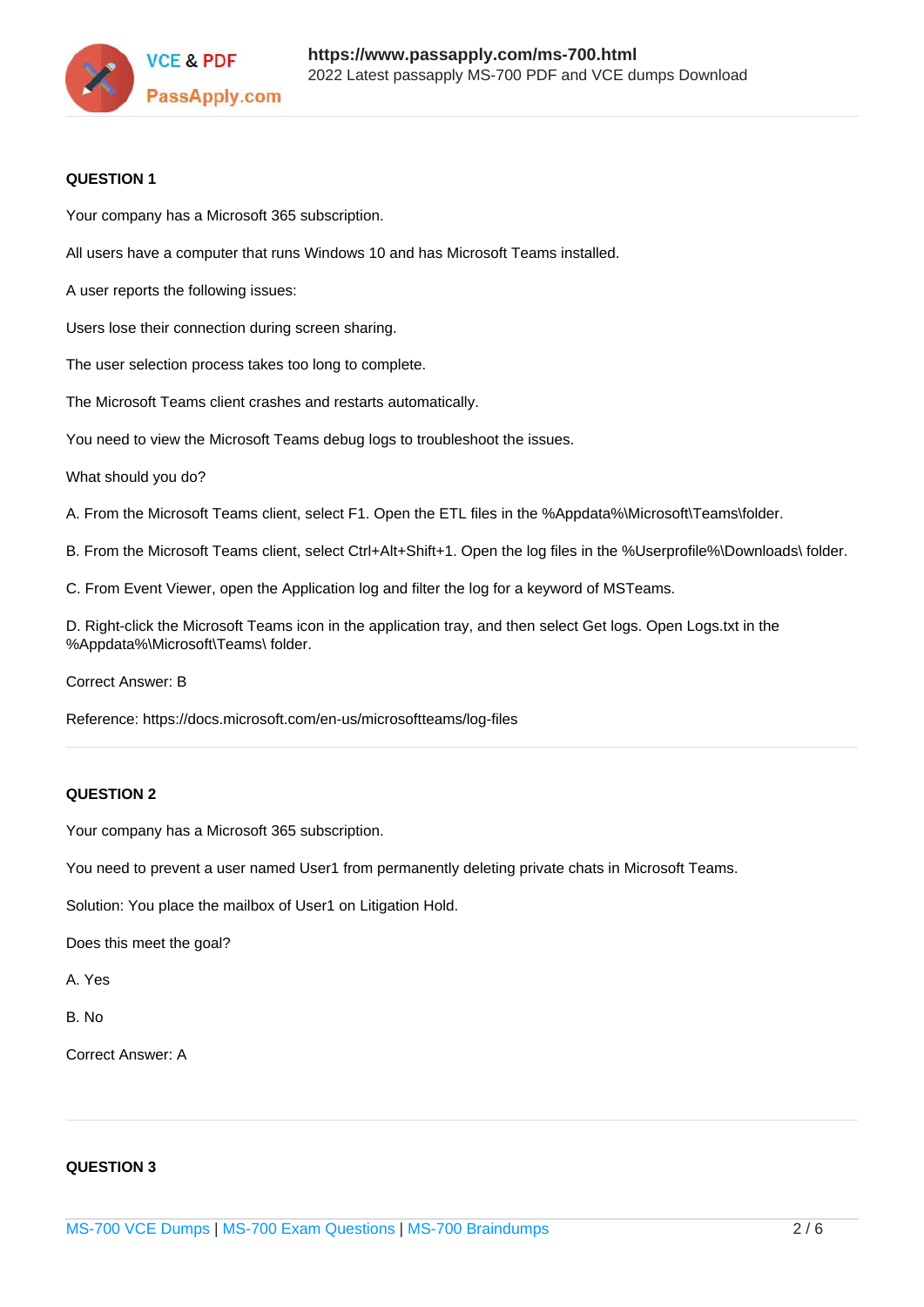

Your company has a Microsoft 365 E5 subscription.

The company uses Microsoft Skype for Business Online and plans to upgrade to Microsoft Teams.

The network contains the following devices:

100 computers that run Windows 10

- 50 Android devices
- 50 iPhone devices

All the devices have the Skype for Business app installed.

You need to deploy Microsoft Teams to all the devices.

What should you do?

A. From the Microsoft Teams admin center, set Download the Teams app in the background for Skype for Business users to On.

B. Create a Group Policy Object (GPO) that contains an app package, and then link the GPO.

C. From the Microsoft Teams admin center, create an app setup policy that includes the Microsoft Teams app, and then assign the policy to all users.

D. From the Microsoft Intune, push Microsoft Teams to all the devices.

Correct Answer: A

#### **QUESTION 4**

#### HOTSPOT

Your company plans to migrate to Microsoft Teams from Microsoft Skype for Business Online. The org-wide coexistence mode for Microsoft Teams is set to Teams Only.

The company has two named User1 and User2.

You need to implement a migration solution that meets the following requirements:

User1 must be able to chat and create meetings by using Skype for Business only.

User1 must be able to read and post messages by using Microsoft Teams channels.

User2 must use Microsoft Teams only.

How should you complete the PowerShell command? To answer, select the appropriate options in the answer area.

NOTE: Each correct selection is worth one point.

Hot Area: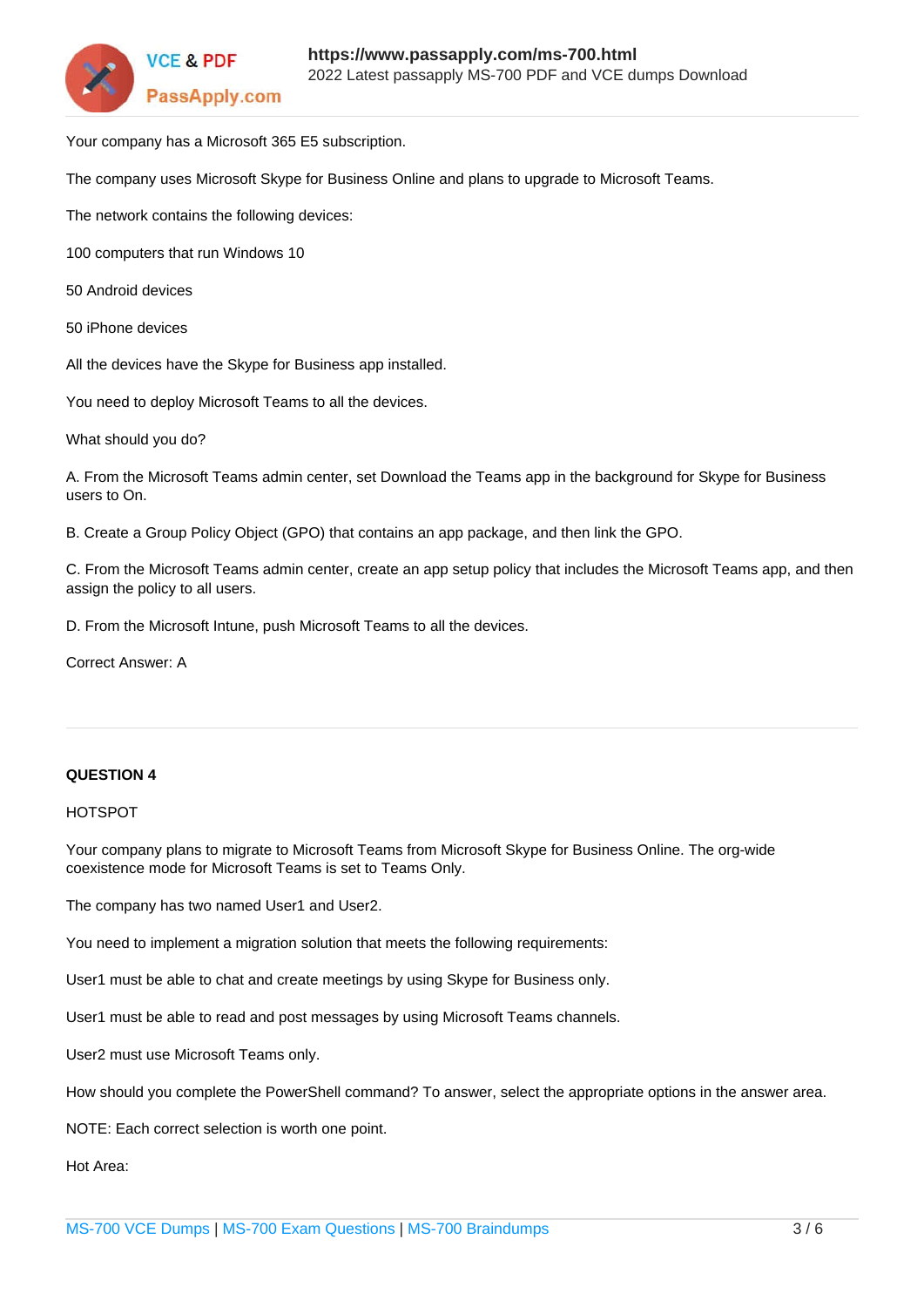

### **Answer Area**



Reference: https://docs.microsoft.com/en-us/powershell/module/skype/grant-csteamsupgradepolicy?view=skype-ps

#### **QUESTION 5**

Your company has a Microsoft 365 subscription.

You plan to configure the environment to allow external users to collaborate in Microsoft Teams by using guest access.

The company implements a new security policy that has the following requirements:

User<sub>2</sub>

Only guest users from specific domains must be allowed to connect to collaborate by using Microsoft Teams.

Guest users must be prevented from inviting other guests.

You need to recommend a solution to meet the security policy requirements.

Solution: From the Azure Active Directory, you modify the External collaboration settings.

Does this meet the goal?

A. Yes

B. No

Correct Answer: A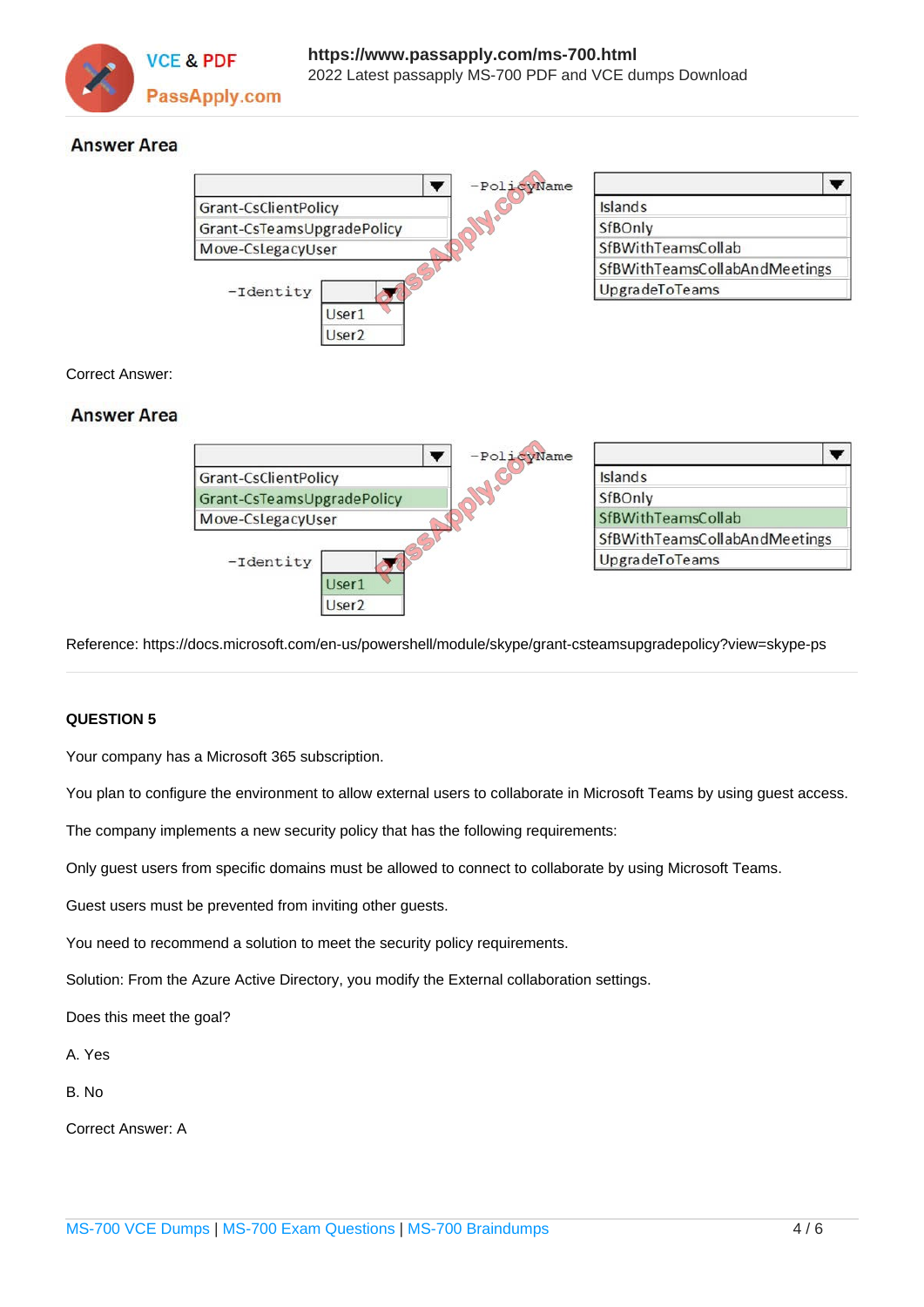

[MS-700 VCE Dumps](https://www.passapply.com/ms-700.html) [MS-700 Exam Questions](https://www.passapply.com/ms-700.html) [MS-700 Braindumps](https://www.passapply.com/ms-700.html)